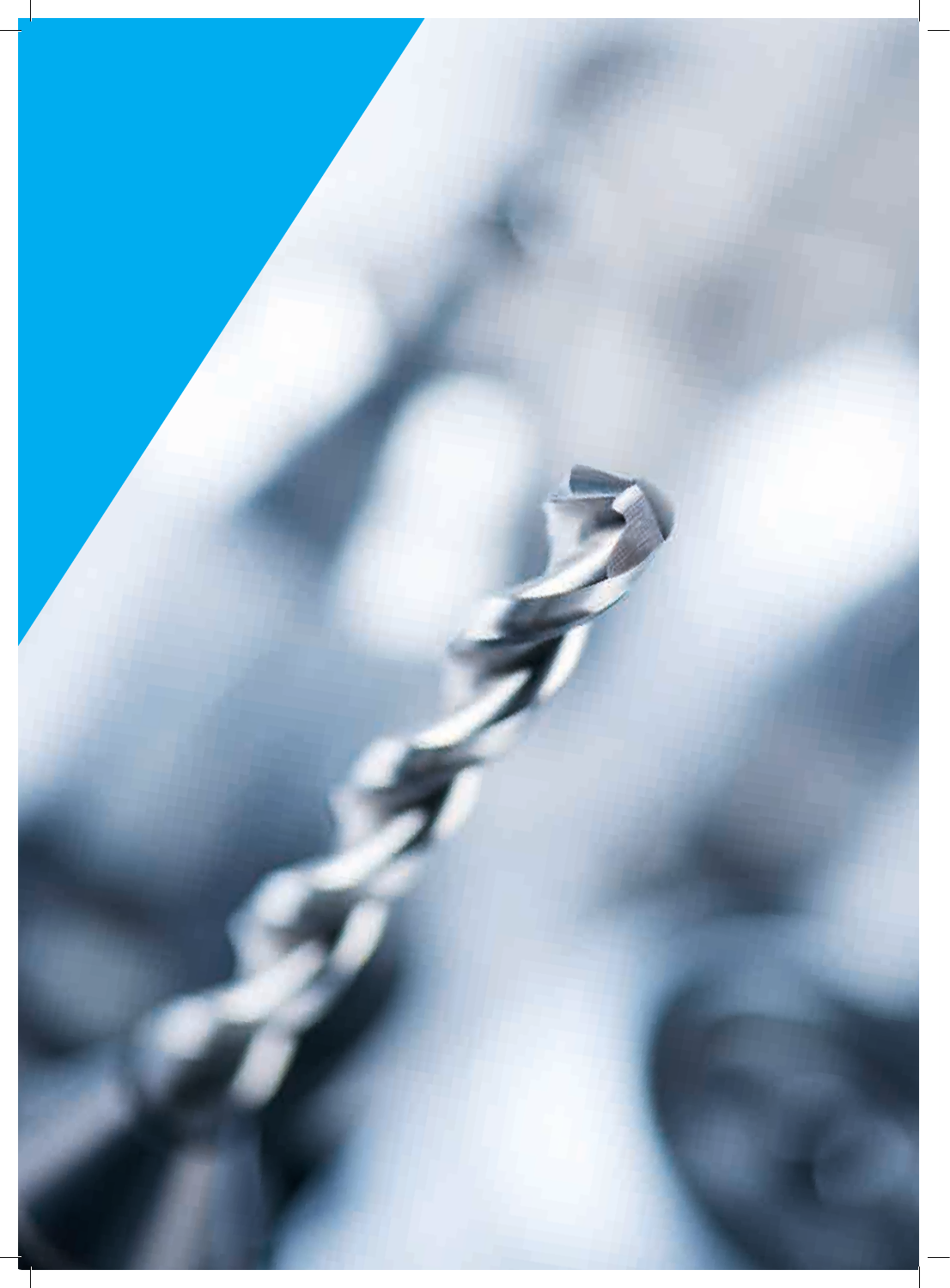# HSS Bohrer

**E** HSS drills

**HSS** punte elicoidali

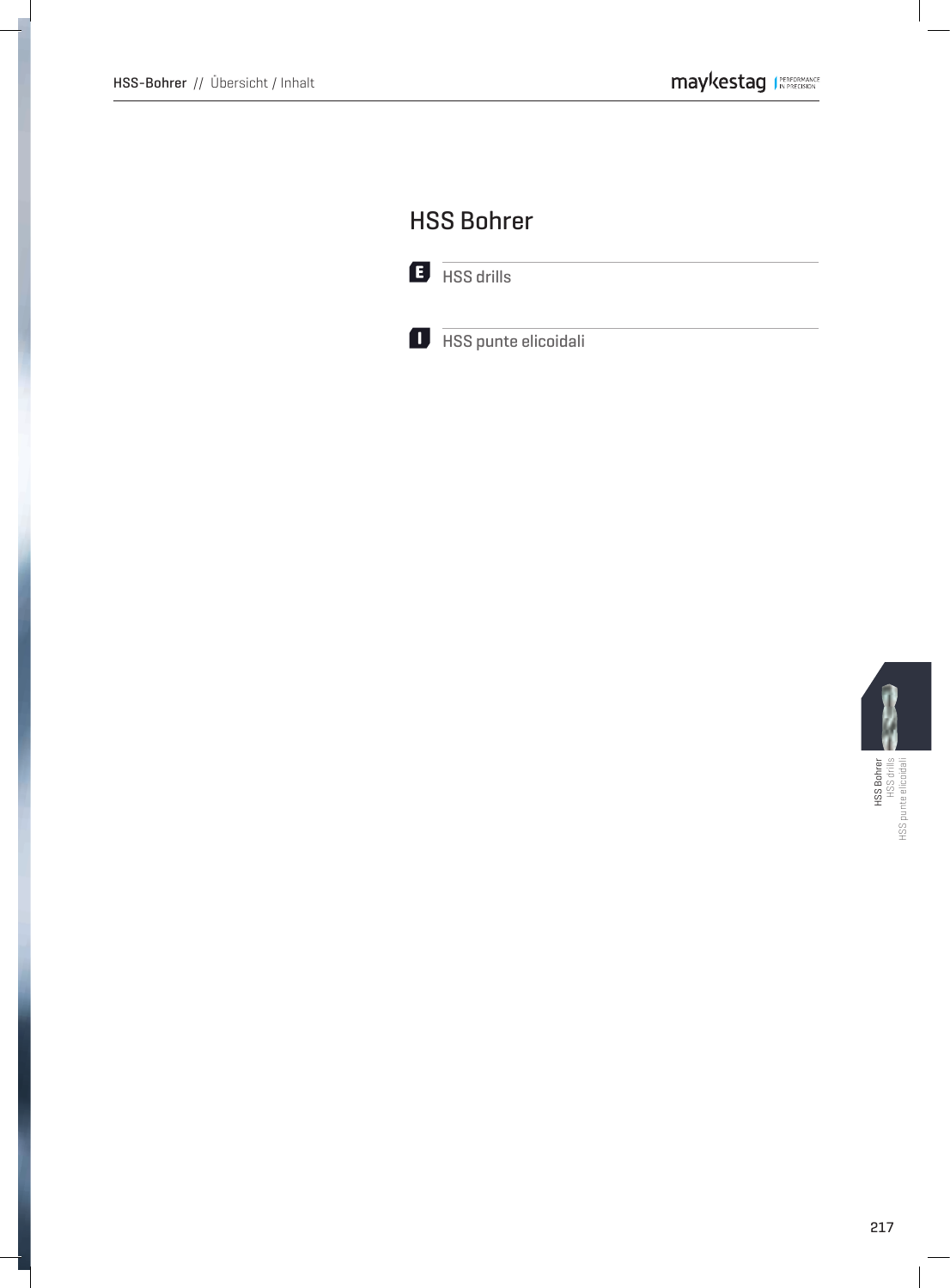### **Übersicht**

HSS-Spiralbohrer

**B** Overview HSS twist drills

**B** Sommario Punte elicoidali HSS

|                                                                                  |                      |                      |                                                                                                                       | Ф                        |                          |                          |                             |                    |
|----------------------------------------------------------------------------------|----------------------|----------------------|-----------------------------------------------------------------------------------------------------------------------|--------------------------|--------------------------|--------------------------|-----------------------------|--------------------|
| <b>DIN 340</b>                                                                   |                      |                      |                                                                                                                       | DIN 1869                 |                          |                          | WN                          | <b>DIN 345</b>     |
| Forte                                                                            | R1, RN               | <b>R2, RN</b>        | R3, RN                                                                                                                | R1, Forte                | R2, Forte                | R3, Forte                | Forte                       | RN                 |
| 10 <sub>xd</sub>                                                                 | $>10\times$          | $>10\times$          | $>10\times$                                                                                                           | $>10\times d$            | $>10\times$              | $>10\times$              | 10 <sub>xd</sub><br>HSS-Co5 | 5xd<br><b>HSS</b>  |
| HSS-Co5                                                                          | <b>HSS</b>           | <b>HSS</b>           | <b>HSS</b>                                                                                                            | HSS-Co5                  | HSS-Co5                  | HSS-Co5                  | <b>ALUNIT-S®</b>            |                    |
| $130^\circ$                                                                      | 118°                 | $118^\circ$          | 118°                                                                                                                  | $130^\circ$              | $130^\circ$              | $130^\circ$              | $118^\circ$                 | $118^\circ$        |
| AC                                                                               | AC                   | AC                   | AC                                                                                                                    | AC                       | AC                       | AC                       | C                           | A / AC             |
| $1 - 14$                                                                         | $2 - 13$             | $3 - 13$             | $3,5 - 13$                                                                                                            | $3 - 13$                 | $3 - 13$                 | $3,5 - 13$               | $3 - 10$                    | $5 - 70$           |
| 511                                                                              | 101                  | $111$                | 121                                                                                                                   | 201                      | 211                      | 221                      | 141, 151                    | 202                |
| 245                                                                              | 246                  | 247                  | 248                                                                                                                   | 249                      | 250                      | 250                      | 251, 252                    | 253                |
| $\overline{\phantom{a}}$<br><b>Contract Contract Contract</b><br>$\qquad \qquad$ | $\sim$ $\sim$ $\sim$ | $\sim$ $\sim$ $\sim$ | $\sim$ $\sim$ $\sim$                                                                                                  | $\overline{\phantom{a}}$ | $\overline{\phantom{a}}$ | $\overline{\phantom{0}}$ | $\overline{\phantom{a}}$    |                    |
| $\qquad \qquad$                                                                  |                      |                      |                                                                                                                       |                          |                          |                          |                             |                    |
| $\sqrt{2}$                                                                       |                      |                      |                                                                                                                       | $\sqrt{2}$               | $\blacksquare$           | $\blacksquare$           | $\sqrt{2}$                  |                    |
| $\sqrt{2}$                                                                       |                      |                      | <u>a shekara ta 1989 a shekara ta 1989 a shekara ta 1989 a shekara ta 1989 a shekara ta 1989 a shekara ta 1989 a </u> |                          | $\blacksquare$           |                          |                             | <b>All Service</b> |
|                                                                                  |                      |                      |                                                                                                                       |                          |                          |                          |                             |                    |
| $\sqrt{2}$                                                                       | $\sqrt{2}$           |                      |                                                                                                                       |                          |                          |                          |                             | $\sqrt{2}$         |
| $\sqrt{2}$                                                                       | $\blacksquare$       |                      | $\blacksquare$                                                                                                        |                          | $\blacksquare$           | $\sqrt{2}$               |                             | $\sqrt{2}$         |
|                                                                                  |                      |                      |                                                                                                                       |                          |                          |                          |                             | $\qquad \qquad$    |

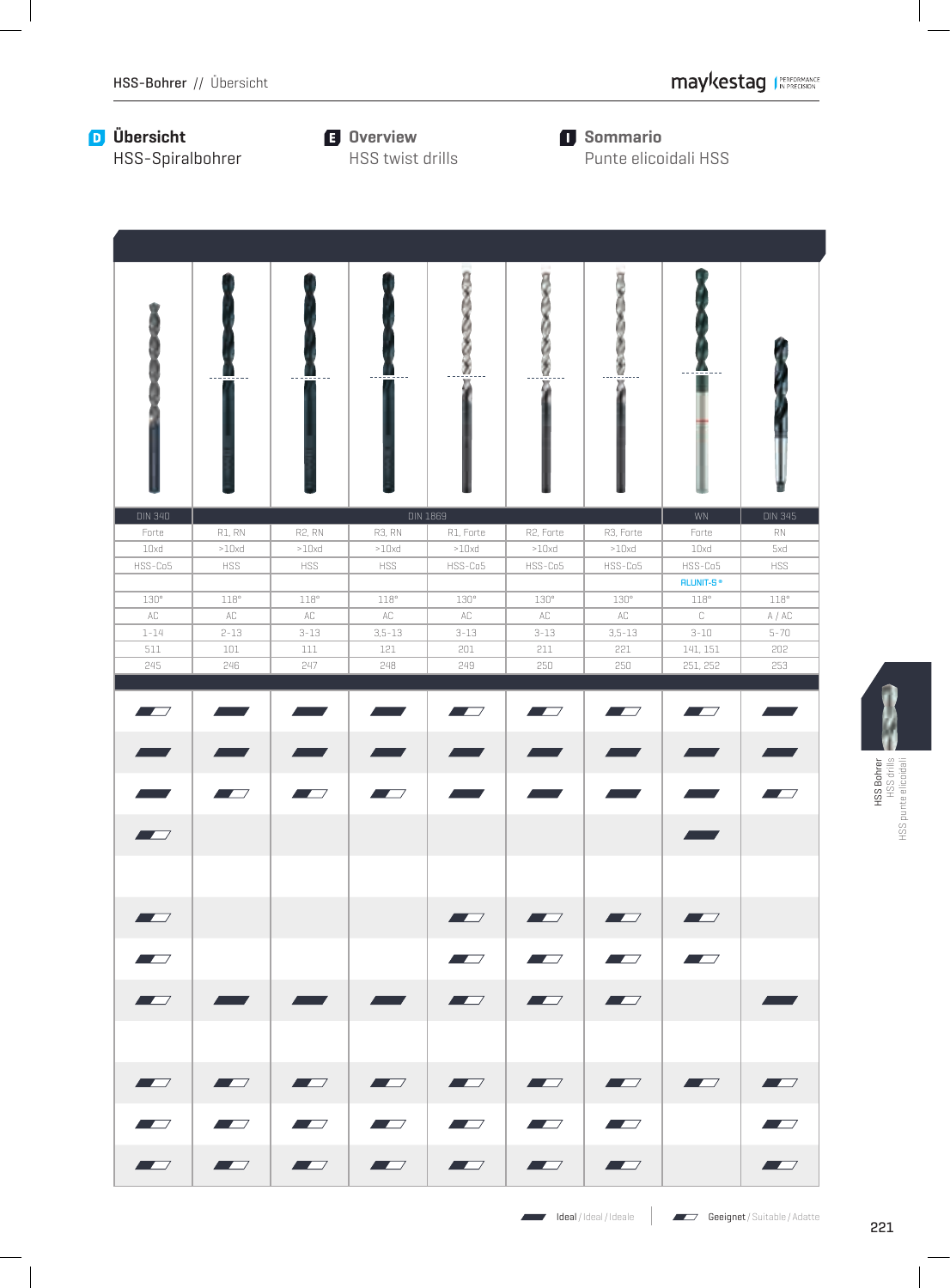### **Übersicht**

HSS-Spiralbohrer



**B** Sommario Punte elicoidali HSS

| Die Schnittwerte für alle Werkzeuge<br>σ<br>entnehmen Sie bitte unserem<br>separaten Zerspanungshandbuch.<br>You will find the cutting conditions<br>[ E<br>for all tools in our separate cutting<br>manual.<br>Per i parametri di lavorazione per<br>Π<br>tutti gli utensili richiedete il nostro<br>manuale tecnico. |                          |                          |                          |                          |             |
|------------------------------------------------------------------------------------------------------------------------------------------------------------------------------------------------------------------------------------------------------------------------------------------------------------------------|--------------------------|--------------------------|--------------------------|--------------------------|-------------|
| Norm / Standard                                                                                                                                                                                                                                                                                                        | <b>DIN 345</b>           | <b>DIN 341</b>           | DIN 1870                 |                          | WN          |
| Typ / Type / Tipo                                                                                                                                                                                                                                                                                                      | RN                       | <b>RN</b>                | R1, RN                   | R2, RN                   | H           |
| Bohrtiefe / Depth of drilling / Profondità foro                                                                                                                                                                                                                                                                        | 5xd                      | 10 <sub>xd</sub>         | $>10\times d$            | $>10\times$              | 3xd         |
| Schneidstoff / Cutting material / Acciaio punta                                                                                                                                                                                                                                                                        | HSS-Co5                  | <b>HSS</b>               | <b>HSS</b>               | <b>HSS</b>               | HSS-Co8     |
| Beschichtung / Coating / Rivestimento                                                                                                                                                                                                                                                                                  |                          |                          |                          |                          |             |
| Spitzenwinkel / Lip angle / Angolo affilatura                                                                                                                                                                                                                                                                          | $135^\circ$              | 118°                     | 118°                     | $118^\circ$              | $130^\circ$ |
| Sonderanschliff / Special point shape / Affilatura speciale                                                                                                                                                                                                                                                            | C                        | A / AC                   | A / AC                   | A / AC                   | C           |
| 0 mm                                                                                                                                                                                                                                                                                                                   | $8 - 40$                 | $10 - 50$                | $8 - 30$                 | $9 - 30$                 | $8 - 40$    |
| Code / Codice                                                                                                                                                                                                                                                                                                          | 203                      | 222                      | 262                      | 282                      | 832         |
| Seite / Page / Pagina                                                                                                                                                                                                                                                                                                  | 255                      | 256                      | 257                      | 258                      | 259         |
| Geeignet für / Suitable for / Adatte per                                                                                                                                                                                                                                                                               |                          |                          |                          |                          |             |
| Stähle < 400 N/mm <sup>2</sup><br>Steels < $400 N/mm^2$<br>Acciai < 400 $N/mm^2$                                                                                                                                                                                                                                       | $\sqrt{2}$               |                          |                          |                          |             |
| Stähle < 850 N/mm <sup>2</sup><br>Steels < $850 N/mm^2$<br>Acciai < $850 N/mm2$                                                                                                                                                                                                                                        |                          |                          |                          |                          |             |
| Stähle < 1.100 N/mm <sup>2</sup><br>Steels < $1.100 N/mm2$<br>Acciai < $1.100$ N/mm <sup>2</sup><br>1100 N/m                                                                                                                                                                                                           |                          |                          |                          |                          |             |
| Stähle < 1.300 N/mm <sup>2</sup><br>Steels < $1.300$ N/mm <sup>2</sup><br>Acciai < $1.300$ N/mm <sup>2</sup>                                                                                                                                                                                                           |                          |                          |                          |                          |             |
| Stähle > 45 HRC<br>Í<br>Steels > 45 HRC<br>Acciai > 45 HRC<br>$>45$ HRC                                                                                                                                                                                                                                                |                          |                          |                          |                          |             |
| Rostfreie Stähle < 850 N/mm <sup>2</sup><br><b>INOX</b><br>Stainless steels < 850 N/mm <sup>2</sup><br>Acciai inossidabili < 850 N/mm <sup>2</sup><br>$< 850 N/mm^2$                                                                                                                                                   | $\sqrt{2}$               |                          |                          |                          | $\sqrt{2}$  |
| Rostfreie Stähle > 850 N/mm <sup>2</sup><br><b>INDX</b><br>Stainless steels > 850 N/mm <sup>2</sup><br>Acciai inossidabili > 850 N/mm <sup>2</sup><br>> 850 N/mm <sup>s</sup>                                                                                                                                          | $\overline{\phantom{a}}$ |                          |                          |                          |             |
| Grauguss, Temperguss<br><b>GRAUGUSS</b><br><b>CAST IRON</b><br>Cast iron, malleable cast iron<br>GHISA GRIGIA<br>Ghisa grigia, ghisa malleabile                                                                                                                                                                        | $\qquad \qquad$          |                          |                          |                          |             |
| Titan- und Titanlegierung<br>Titanium and titanium alloys<br>Ti.<br>Titanio e leghe di Titanio                                                                                                                                                                                                                         |                          |                          |                          |                          |             |
| Kupfer, Messing<br>Cu, Ms<br>Copper, brass<br>Rame, ottone                                                                                                                                                                                                                                                             | $\overline{\phantom{a}}$ | $\overline{\phantom{0}}$ | $\overline{\phantom{0}}$ | $\overline{\phantom{0}}$ |             |
| Aluminium<br>$\mathsf{RL}$<br>Aluminium<br>Alluminio                                                                                                                                                                                                                                                                   | $\overline{\phantom{a}}$ | $\overline{\phantom{0}}$ | $\overline{\phantom{a}}$ | $\overline{\phantom{0}}$ |             |
| Kunststoffe<br>K<br>Plastics<br>Materie plastiche                                                                                                                                                                                                                                                                      | $\overline{\phantom{0}}$ | $\overline{\phantom{0}}$ | $\overline{\phantom{0}}$ | $\qquad \qquad$          |             |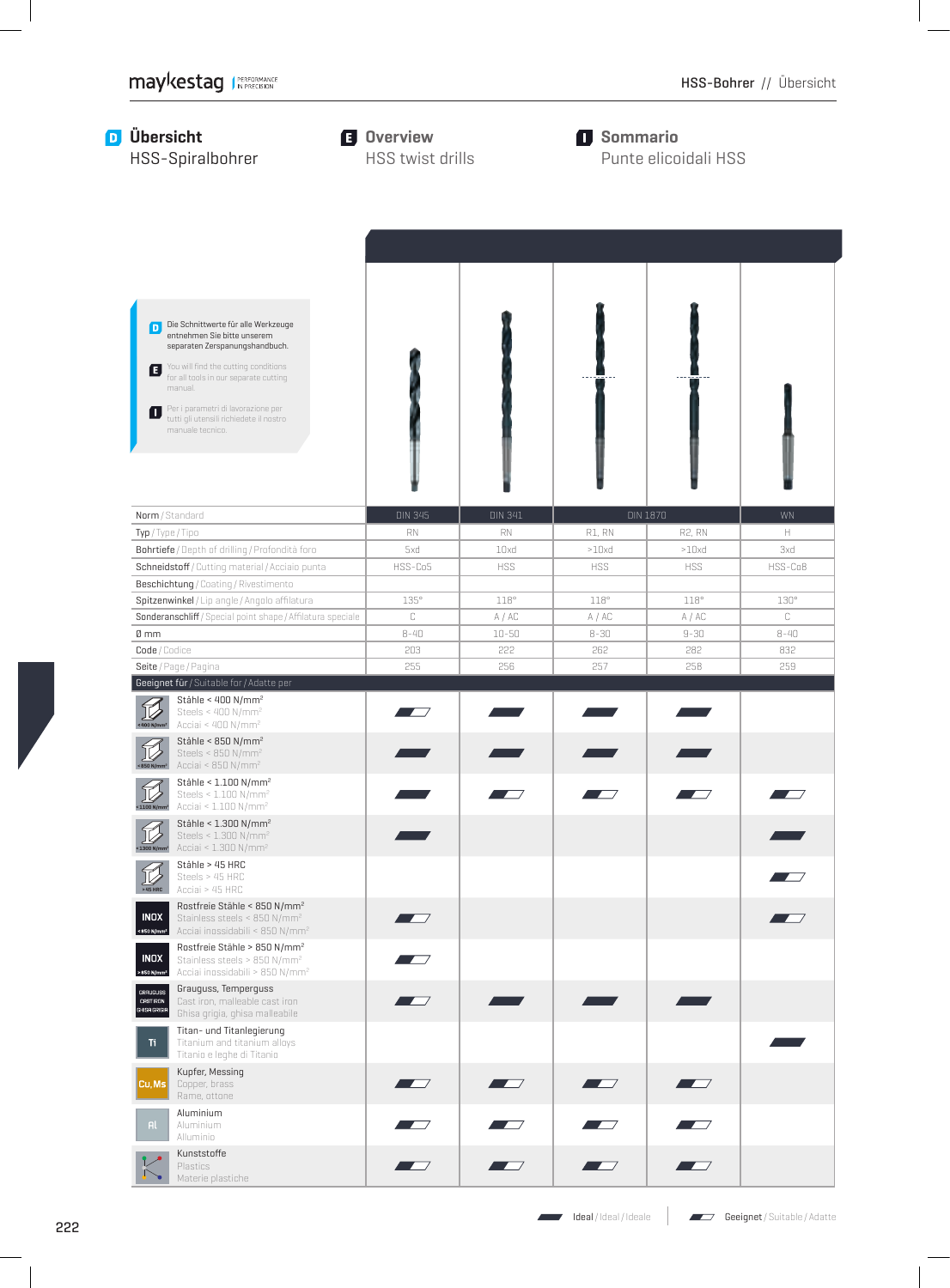### **Übersicht**

Mehrfasen-Stufenbohrer

**B** Overview Subland drills **Sommario** 

Punte a gradino per sedi viti

| $RN-M$                 | <b>DIN 8374</b><br>$RN-F$    | DIN 8376<br>$RN-M$            | DIN 8378<br>$RN-M$           | <b>DIN 8377</b><br>$\mathsf{RN}\text{-}\mathsf{M}$ |
|------------------------|------------------------------|-------------------------------|------------------------------|----------------------------------------------------|
| <b>HSS</b>             | <b>HSS</b>                   | <b>HSS</b>                    | $_{\rm HSS}$                 | <b>HSS</b>                                         |
| $118^\circ / 90^\circ$ | $118^{\circ}$ / $90^{\circ}$ | $118^{\circ}$ / $180^{\circ}$ | $118^{\circ}$ / $90^{\circ}$ | $118^{\circ}$ / $180^{\circ}$                      |
| $\mathbb A$            | A                            | $\mathsf A$                   | $\mathbb A$                  | A                                                  |
| M5-M8                  | M3-M10                       | M3-M10                        | M3-M12                       | M10-M16                                            |
| 841<br>260             | 841<br>260                   | 851<br>261                    | 861<br>261                   | 852<br>262                                         |
|                        |                              |                               |                              |                                                    |
| <u> a shekara t</u>    | <u>a a shekara t</u>         | <u>a and</u>                  | $\qquad \qquad$              | <b>All Dealers</b>                                 |
|                        | <u>a ma</u>                  |                               | <u>a and</u>                 |                                                    |
|                        |                              |                               |                              |                                                    |
| $\sqrt{2}$             | $\qquad \qquad$              | $\sqrt{2}$                    | $\qquad \qquad$              | $\sqrt{2}$                                         |
|                        |                              |                               |                              |                                                    |
|                        |                              |                               |                              |                                                    |
|                        |                              |                               |                              |                                                    |
|                        |                              |                               |                              |                                                    |
|                        |                              |                               |                              |                                                    |
| $\sqrt{2}$             | $\sqrt{2}$                   | $\sqrt{2}$                    |                              | $\sqrt{2}$                                         |
|                        |                              |                               |                              |                                                    |
| $\blacksquare$         | $\qquad \qquad$              | $\qquad \qquad$               | $\sqrt{2}$                   | $\qquad \qquad$                                    |
|                        |                              |                               |                              |                                                    |
| $\sqrt{2}$             | $\sqrt{2}$                   | $\sqrt{2}$                    | $\sqrt{2}$                   | $\sqrt{2}$                                         |
| $\sqrt{2}$             | $\qquad \qquad$              | $\sqrt{2}$                    | $\sqrt{2}$                   | $\sqrt{2}$                                         |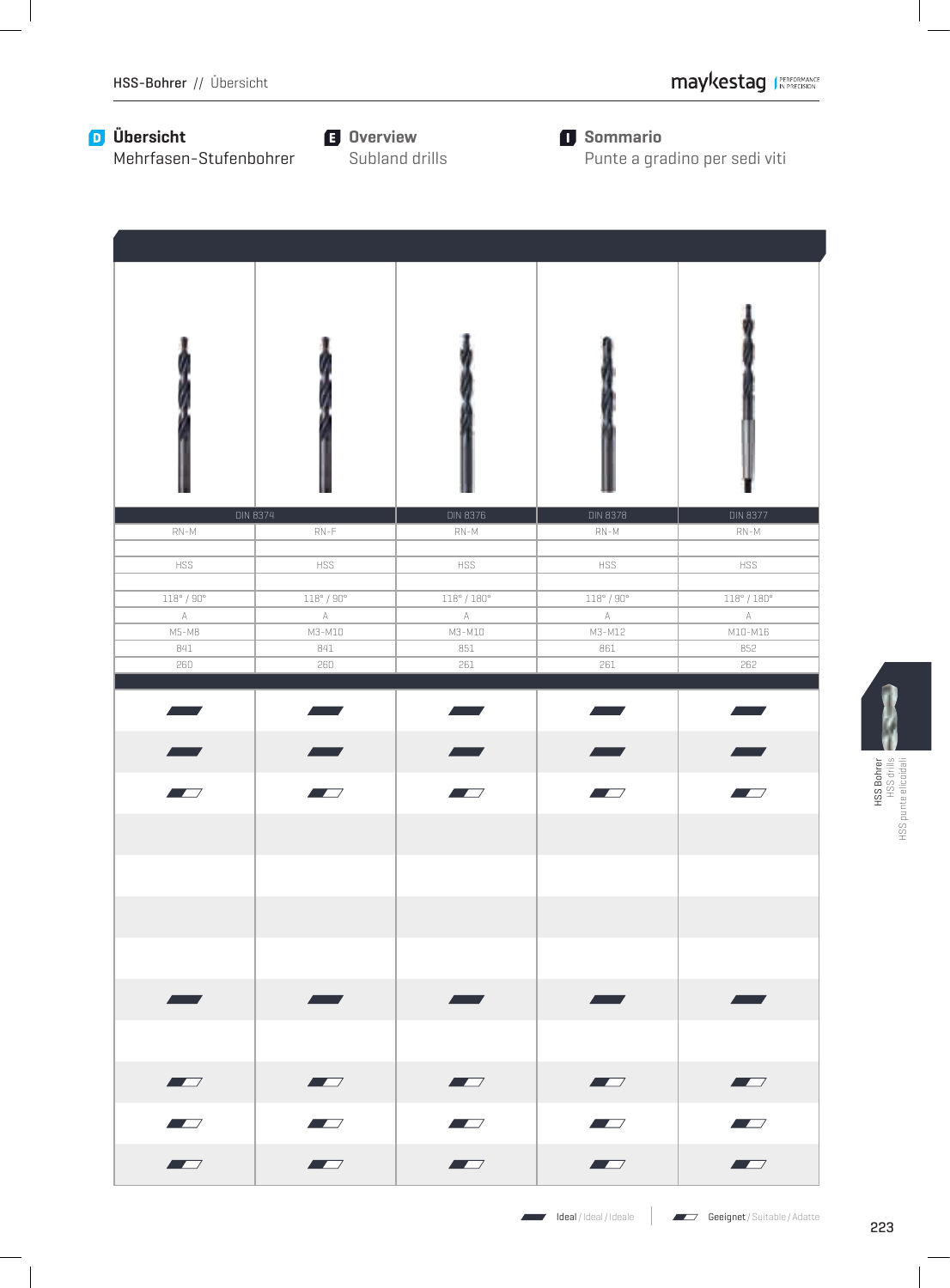### **B** Spiralbohrer mit **Morsekegel,**

### kurz, DIN 345 RN

### Einsatzbereich:

 Hochleistungsbohrer zum Bohren von legierten und unlegierten Stählen und Stahlguss, Grauguss, Temperguss, Kupferlegierungen, Neusilber, Graphit, Sintereisen.







### **Morse taper shank drills,** short series, DIN 345 RN

#### Range of application:

**DAMPFANGELASSEN STEAM TEMPERED**

 Premium quality twist drills for drilling steel and steel castings, alloy and plain carbon, grey iron castings, copper-alloys, nickel- silver, graphite and similar materials.



### $\blacksquare$  Punte elicoidali

serie corta, cono morse,

### DIN 345 RN

Impiego:

 Foratura di acciai legati, non legati, ghisa, ghisa grigia, ghisa malleabile, leghe rame, alpaca, grafite, acciai sinterizzati.





**DAMPFANGELASSEN STEAM TEMPERED**

|                                    |          |          |                          | <b>VAPORIZZATA</b>          |              |                       |          |          |                | <b>VAPORIZZATA</b>              |
|------------------------------------|----------|----------|--------------------------|-----------------------------|--------------|-----------------------|----------|----------|----------------|---------------------------------|
| $\overline{\mathbf{0}}_{h8}$<br>mm | 1 <br>mm | 2 <br>mm |                          | <b>Code 202</b><br>Art.-Nr. |              | Ø <sub>h8</sub><br>mm | 1 <br>mm | 2 <br>mm |                | <b>Code 202</b><br>Art.-Nr.     |
| 5,00                               | 133      | 52       | $\mathbf{1}$             | 00 202005001 00             | 1            | 16,50                 | 223      | 125      | 2              | 00 202016501 00<br>1            |
| 5,50                               | 138      | 57       | $\mathbf{1}$             | 00 202005501 00             | $\mathbf{1}$ | 16,75                 | 223      | 125      | $\overline{c}$ | $\mathbf{1}$<br>00 202016751 00 |
| 6,00                               | 138      | 57       | $\mathbf{1}$             | 00 202006001 00             | $\mathbf 1$  | 17,00                 | 223      | 125      | 2              | 00 202017001 00<br>$\mathbf{1}$ |
| 6,50                               | 144      | 63       | 1                        | 00 202006501 00             | $\mathbf{1}$ | 17,25                 | 228      | 130      | 2              | $\mathbf{1}$<br>00 202017251 00 |
| 7,00                               | 150      | 69       | $\mathbf{1}$             | 00 202007001 00             | $\mathbf{1}$ | 17,50                 | 228      | 130      | 2              | $\mathbf 1$<br>00 202017501 00  |
| 7,50                               | 150      | 69       | $1\,$                    | 00 202007501 00             | $\mathbf 1$  | 17,75                 | 228      | 130      | 2              | $\mathbf 1$<br>00 202017751 00  |
| 8,00                               | 156      | 75       | $\mathbf 1$              | 00 202008001 00             | $\mathbf{1}$ | 18,00                 | 228      | 130      | 2              | $\mathbf 1$<br>00 202018001 00  |
| 8,50                               | 156      | 75       | $\overline{\phantom{a}}$ | 00 202008501 00             | $\mathbf{1}$ | 18,25                 | 233      | 135      | $\overline{c}$ | $\mathbf{1}$<br>00 202018251 00 |
| 9,00                               | 162      | 81       | $\mathbf{1}$             | 00 202009001 00             | $\mathbf{1}$ | 18,50                 | 233      | 135      | 2              | 00 202018501 00<br>1            |
| 9,50                               | 162      | 81       | 1                        | 00 202009501 00             | $\mathbf{1}$ | 18,75                 | 233      | 135      | 2              | 00 202018751 00<br>$\mathbf{1}$ |
| 9,80                               | 168      | 87       | 1                        | 00 202009801 00             | $\mathbf 1$  | 19,00                 | 233      | 135      | 2              | 00 202019001 00<br>$\mathbf 1$  |
| 10,00                              | 168      | 87       | $\mathbf{1}$             | 00 202010001 00             | $\mathbf{1}$ | 19,25                 | 238      | 140      | 2              | $\mathbf 1$<br>00 202019251 00  |
| 10,20                              | 168      | 87       | $\mathbf{1}$             | 00 202010201 00             | $\mathbf 1$  | 19,50                 | 238      | 140      | 2              | $\mathbf 1$<br>00 202019501 00  |
| 10,25                              | 168      | 87       | $1\,$                    | 00 202010251 00             | $\mathbf 1$  | 19,75                 | 238      | 140      | 2              | $\mathbf 1$<br>00 202019751 00  |
| 10,50                              | 168      | 87       | $\mathbb{1}$             | 00 202010501 00             | $\mathbf{1}$ | 20.00                 | 238      | 140      | 2              | 00 202020001 00<br>$\mathbf{1}$ |
| 10,75                              | 175      | 94       | $\mathbf 1$              | 00 202010751 00             | $\mathbf{1}$ | 20.25                 | 243      | 145      | 2              | 00 202020251 00<br>$\mathbf 1$  |
| 11,00                              | 175      | 94       | 1                        | 00 202011001 00             | $\mathbf{1}$ | 20,50                 | 243      | 145      | 2              | 00 202020501 00<br>$\mathbf 1$  |
| 11,25                              | 175      | 94       | $\mathbf 1$              | 00 202011251 00             | $\mathbf{1}$ | 20,75                 | 243      | 145      | 2              | $\mathbf 1$<br>00 202020751 00  |
| 11,50                              | 175      | 94       | $\mathbf{1}$             | 00 202011501 00             | $\mathbf{1}$ | 21,00                 | 243      | 145      | 2              | 00 202021001 00<br>$\,1$        |
| 11,75                              | 175      | 94       | $\mathbbm{1}$            | 00 202011751 00             | $\mathbf 1$  | 21,25                 | 248      | 150      | $\overline{c}$ | $\mathbf 1$<br>00 202021251 00  |
| 12,00                              | 182      | 101      | $\mathbf 1$              | 00 202012001 00             | $\mathbf 1$  | 21,50                 | 248      | 150      | 2              | 00 202021501 00<br>$\mathbf 1$  |
| 12,25                              | 182      | 101      | $\mathbf{1}$             | 00 202012251 00             | $\mathbf 1$  | 21,75                 | 248      | 150      | 2              | 00 202021751 00<br>$\mathbf 1$  |
| 12,50                              | 182      | 101      | 1                        | 00 202012501 00             | $\mathbf 1$  | 22,00                 | 248      | 150      | 2              | 00 202022001 00<br>$\mathbf 1$  |
| 12,75                              | 182      | 101      | $\mathbf{1}$             | 00 202012751 00             | $\mathbf{1}$ | 22,25                 | 248      | 150      | 2              | $\mathbf{1}$<br>00 202022251 00 |
| 13,00                              | 182      | 101      | 1                        | 00 202013001 00             | $\mathbf{1}$ | 22,50                 | 253      | 155      | 2              | $\mathbf 1$<br>00 202022501 00  |
| 13,25                              | 189      | 108      | $\mathbbm{1}$            | 00 202013251 00             | $\mathbf 1$  | 22,75                 | 253      | 155      | 2              | 00 202022751 00<br>$\mathbf 1$  |
| 13,50                              | 189      | 108      | $\mathbf 1$              | 00 202013501 00             | $\mathbf{1}$ | 23,00                 | 253      | 155      | 2              | 00 202023001 00<br>$\mathbf{1}$ |
| 13,75                              | 189      | 108      | $\mathbf{1}$             | 00 202013751 00             | $\mathbf 1$  | 23,50                 | 276      | 155      | 3              | 00 202023501 00<br>$\mathbf 1$  |
| 14,00                              | 189      | 108      | $\mathbf 1$              | 00 202014001 00             | $\mathbf{1}$ | 23,75                 | 281      | 160      | 3              | 00 202023751 00<br>$\mathbf{1}$ |
| 14,25                              | 212      | 114      | 2                        | 00 202014251 00             | $\mathbf{1}$ | 24,00                 | 281      | 160      | 3              | $\mathbf{1}$<br>00 202024001 00 |
| 14,50                              | 212      | 114      | 2                        | 00 202014501 00             | $\mathbf{1}$ | 24,50                 | 281      | 160      | 3              | 00 202024501 00<br>$\mathbf 1$  |
| 14,75                              | 212      | 114      | 2                        | 00 202014751 00             | $\mathbf{1}$ | 24,75                 | 281      | 160      | 3              | $\mathbf 1$<br>00 202024751 00  |
| 15,00                              | 212      | 114      | 2                        | 00 202015001 00             | $\mathbf{1}$ | 25,00                 | 281      | 160      | 3              | 00 202025001 00<br>$\mathbf{1}$ |
| 15,25                              | 218      | 120      | $\overline{c}$           | 00 202015251 00             | $\mathbf 1$  | 25,25                 | 286      | 165      | 3              | $\mathbf 1$<br>00 202025251 00  |
| 15,50                              | 218      | 120      | 2                        | 00 202015501 00             | $\mathbf 1$  | 25,50                 | 286      | 165      | 3              | 00 202025501 00<br>$\mathbf 1$  |
| 15,75                              | 218      | 120      | 2                        | 00 202015751 00             | $\mathbf{1}$ | 25,75                 | 286      | 165      | 3              | $\mathbf{1}$<br>00 202025751 00 |
| 16,00                              | 218      | 120      | 2                        | 00 202016001 00             | 1            | 26,00                 | 286      | 165      | 3              | 00 202026001 00<br>1            |
| 16,25                              | 223      | 125      | 2                        | 00 202016251 00             | $\mathbb{1}$ | 26,50                 | 286      | 165      | 3              | $\mathbf 1$<br>00 202026501 00  |

 $F^{(1)}$  Anschliff Form A / Point shape form A / Affilatura forma A > Ø 16,0 mm - Ø 40,0 mm **Anschliff Form AC** / Point shape form AC / Affilatura forma AC  $\leq \emptyset$  16,0 mm

HSS Bohrer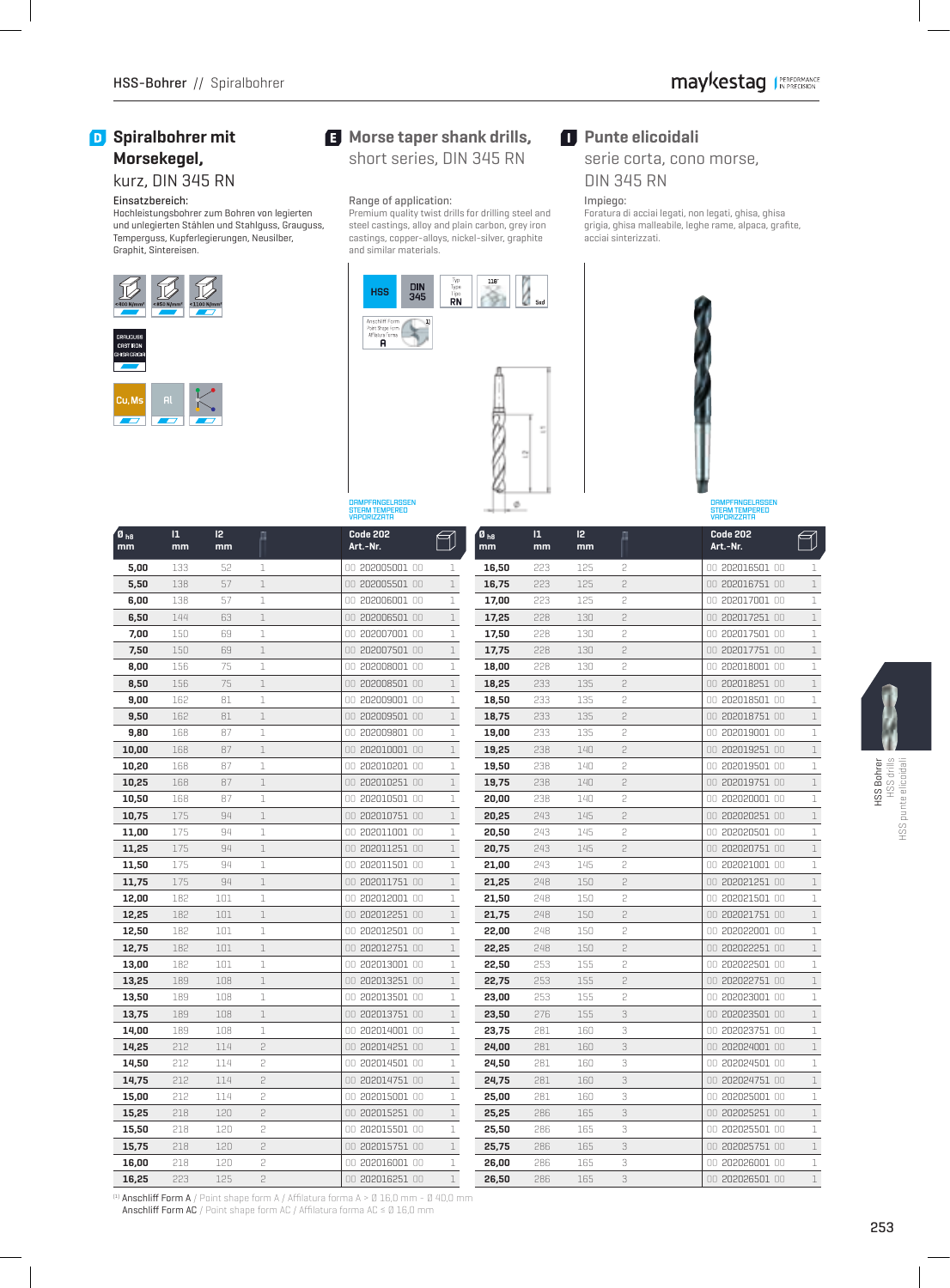|                       |                    |          |                                                                                                                                                                                                                                                                                                                                                                                                                                                                                                                      | <b>DRMPFANGELASSEN</b><br><b>STERM TEMPERED</b><br><b>VAPORIZZATA</b> |                        |                    |          |                          | <b>DAMPFANGELASSEN</b><br><b>STEAM TEMPERED</b><br><b>VAPORIZZATA</b> |
|-----------------------|--------------------|----------|----------------------------------------------------------------------------------------------------------------------------------------------------------------------------------------------------------------------------------------------------------------------------------------------------------------------------------------------------------------------------------------------------------------------------------------------------------------------------------------------------------------------|-----------------------------------------------------------------------|------------------------|--------------------|----------|--------------------------|-----------------------------------------------------------------------|
| 0 <sub>h8</sub><br>mm | $\mathbf{1}$<br>mm | 2 <br>mm | Ш                                                                                                                                                                                                                                                                                                                                                                                                                                                                                                                    | <b>Code 202</b><br>⇐<br>Art.-Nr.                                      | ์0 <sub>h8</sub><br>mm | $\mathbf{1}$<br>mm | 2 <br>mm | Л                        | <b>Code 202</b><br>fl<br>Art.-Nr.                                     |
| 27.00                 | 291                | 170      | 3                                                                                                                                                                                                                                                                                                                                                                                                                                                                                                                    | 00 202027001 00<br>1                                                  | 38.50                  | 349                | 200      | $\overline{4}$           | 00 202038501 00<br>1                                                  |
| 27,50                 | 291                | 170      | 3                                                                                                                                                                                                                                                                                                                                                                                                                                                                                                                    | 00 202027501 00<br>$\mathbf{1}$                                       | 39,00                  | 349                | 200      | $\overline{4}$           | 00 202039001 00<br>1                                                  |
| 27,75                 | 291                | 170      | 3                                                                                                                                                                                                                                                                                                                                                                                                                                                                                                                    | 00 202027751 00<br>1                                                  | 39,50                  | 349                | 200      | $\overline{4}$           | 00 202039501 00<br>1                                                  |
| 28,00                 | 291                | 170      | 3                                                                                                                                                                                                                                                                                                                                                                                                                                                                                                                    | 00 202028001 00<br>1                                                  | 40,00                  | 349                | 200      | 4                        | 00 202040001 00<br>1                                                  |
| 28.25                 | 296                | 175      | 3                                                                                                                                                                                                                                                                                                                                                                                                                                                                                                                    | 00 202028251 00<br>$\mathbf{1}$                                       | 40.50                  | 354                | 205      | $\overline{4}$           | $\mathbf 1$<br>00 202040501 00                                        |
| 28,50                 | 296                | 175      | 3                                                                                                                                                                                                                                                                                                                                                                                                                                                                                                                    | 00 202028501 00<br>$\mathbf 1$                                        | 41.00                  | 354                | 205      | $\overline{\mathcal{L}}$ | 00 202041001 00<br>1                                                  |
| 28,75                 | 296                | 175      | 3                                                                                                                                                                                                                                                                                                                                                                                                                                                                                                                    | 00 202028751 00<br>1                                                  | 41,50                  | 354                | 205      | $\overline{4}$           | $\mathbf 1$<br>00 202041501 00                                        |
| 29.00                 | 296                | 175      | 3                                                                                                                                                                                                                                                                                                                                                                                                                                                                                                                    | 00 202029001 00<br>$\mathbf 1$                                        | 42,00                  | 354                | 205      | 4                        | 00 202042001 00<br>1                                                  |
| 29.50                 | 296                | 175      | 3                                                                                                                                                                                                                                                                                                                                                                                                                                                                                                                    | 00 202029501 00<br>1                                                  | 42.50                  | 354                | 205      | $\overline{4}$           | 00 202042501 00<br>$\mathbf{1}$                                       |
| 29,75                 | 296                | 175      | 3                                                                                                                                                                                                                                                                                                                                                                                                                                                                                                                    | $\mathbf 1$<br>00 202029751 00                                        | 43,00                  | 359                | 210      | 4                        | 00 202043001 00<br>1                                                  |
| 30.00                 | 296                | 175      | 3                                                                                                                                                                                                                                                                                                                                                                                                                                                                                                                    | 00 202030001 00<br>$\mathbf{1}$                                       | 44.00                  | 359                | 210      | $\overline{4}$           | 00 202044001 00<br>1                                                  |
| 30,25                 | 301                | 180      | 3                                                                                                                                                                                                                                                                                                                                                                                                                                                                                                                    | 00 202030251 00<br>$\mathbf 1$                                        | 45.00                  | 359                | 210      | 4                        | $\mathbf 1$<br>00 202045001 00                                        |
| 30.50                 | 301                | 180      | 3                                                                                                                                                                                                                                                                                                                                                                                                                                                                                                                    | 00 202030501 00<br>1                                                  | 46,00                  | 364                | 215      | $\overline{\mathcal{L}}$ | 202046001 00<br>1<br>$\Omega$                                         |
| 31,00                 | 301                | 180      | 3                                                                                                                                                                                                                                                                                                                                                                                                                                                                                                                    | 00 202031001 00<br>1                                                  | 47,00                  | 364                | 215      | $\overline{4}$           | 00 202047001 00<br>1                                                  |
| 31.50                 | 301                | 180      | 3                                                                                                                                                                                                                                                                                                                                                                                                                                                                                                                    | 00 202031501 00<br>$\mathbf{1}$                                       | 48.00                  | 369                | 220      | $\overline{4}$           | 00 202048001 00<br>$\mathbf 1$                                        |
| 31,75                 | 301                | 180      | 3                                                                                                                                                                                                                                                                                                                                                                                                                                                                                                                    | $\mathbf 1$<br>00 202031751 00                                        | 49,00                  | 369                | 220      | 4                        | 00 202049001 00<br>1                                                  |
| 32,00                 | 334                | 185      | 4                                                                                                                                                                                                                                                                                                                                                                                                                                                                                                                    | 00 202032001 00<br>1                                                  | 50.00                  | 369                | 220      | $\overline{4}$           | 00 202050001 00<br>1                                                  |
| 32,50                 | 334                | 185      | 4                                                                                                                                                                                                                                                                                                                                                                                                                                                                                                                    | 00 202032501 00<br>$\mathbf 1$                                        | 51,00                  | 412                | 225      | 5                        | 00 202051001 00<br>1                                                  |
| 33,00                 | 334                | 185      | $\overline{\mathcal{L}}$                                                                                                                                                                                                                                                                                                                                                                                                                                                                                             | 00 202033001 00<br>$\mathbf 1$                                        | 52,00                  | 412                | 225      | 5                        | 00 202052001 00<br>$\mathbf 1$                                        |
| 33,50                 | 334                | 185      | $\overline{\mathcal{L}}$                                                                                                                                                                                                                                                                                                                                                                                                                                                                                             | $\mathbf 1$<br>00 202033501 00                                        | 53,00                  | 412                | 225      | 5                        | 202053001 00<br>1<br>nn                                               |
| 34.00                 | 339                | 190      | $\mathcal{L}% _{0}\left( t\right) \equiv\mathcal{L}_{0}\left( t\right) \equiv\mathcal{L}_{1}\left( t\right) \equiv\mathcal{L}_{1}\left( t\right) \equiv\mathcal{L}_{1}\left( t\right) \equiv\mathcal{L}_{2}\left( t\right) \equiv\mathcal{L}_{1}\left( t\right) \equiv\mathcal{L}_{2}\left( t\right) \equiv0\text{, }% \left( t\right) \equiv\mathcal{L}_{1}\left( t\right) \equiv\mathcal{L}_{2}\left( t\right) \equiv0\text{, }% \left( t\right) \equiv\mathcal{L}_{1}\left( t\right) \equiv\mathcal{L}_{2}\left($ | 00 202034001 00<br>1                                                  | 54,00                  | 417                | 230      | 5                        | 00 202054001 00<br>1                                                  |
| 34,50                 | 339                | 190      | 4                                                                                                                                                                                                                                                                                                                                                                                                                                                                                                                    | 00 202034501 00<br>$\mathbf 1$                                        | 55,00                  | 417                | 230      | 5                        | 00 202055001 00<br>1                                                  |
| 35,00                 | 339                | 190      | $\mathcal{L}$                                                                                                                                                                                                                                                                                                                                                                                                                                                                                                        | 00 202035001 00<br>1                                                  | 56,00                  | 417                | 230      | 5                        | 00 202056001 00<br>$\mathbf 1$                                        |
| 35,50                 | 339                | 190      | 4                                                                                                                                                                                                                                                                                                                                                                                                                                                                                                                    | 00 202035501 00<br>$\mathbf 1$                                        | 57,00                  | 422                | 235      | 5                        | 00 202057001 00<br>1                                                  |
| 36,00                 | 344                | 195      | $\mathcal{L}$                                                                                                                                                                                                                                                                                                                                                                                                                                                                                                        | $\mathbf 1$<br>00 202036001 00                                        | 58,00                  | 422                | 235      | 5                        | 00 202058001 00<br>$\mathbf 1$                                        |
| 36.50                 | 344                | 195      | $\overline{\mathcal{L}}$                                                                                                                                                                                                                                                                                                                                                                                                                                                                                             | $\mathbf 1$<br>00 202036501 00                                        | 59.00                  | 422                | 235      | 5                        | 00 202059001 00<br>1                                                  |
| 37.00                 | 344                | 195      | 4                                                                                                                                                                                                                                                                                                                                                                                                                                                                                                                    | 00 202037001 00<br>1                                                  | 60.00                  | 422                | 235      | 5                        | 00 202060001 00<br>$\mathbf 1$                                        |
| 37.50                 | 344                | 195      | $\overline{\mathcal{L}}$                                                                                                                                                                                                                                                                                                                                                                                                                                                                                             | 00 202037501 00<br>1                                                  | 65.00                  | 432                | 245      | 5                        | 00 202065001 00<br>1                                                  |
| 38,00                 | 349                | 200      | $\perp$                                                                                                                                                                                                                                                                                                                                                                                                                                                                                                              | 00 202038001 00<br>1                                                  | 70,00                  | 437                | 250      | 5                        | 00 202070001 00<br>1                                                  |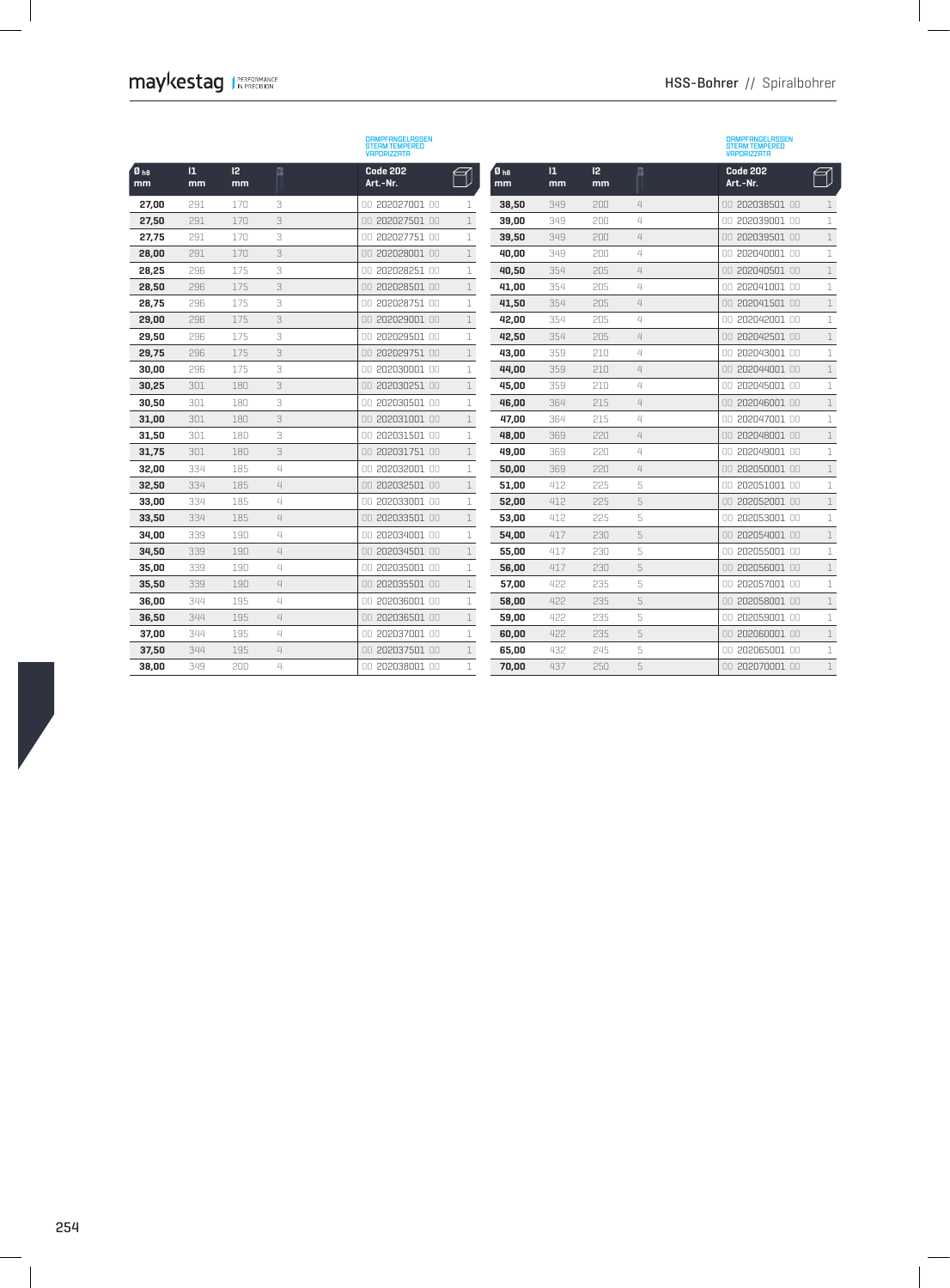### **B** Spiralbohrer mit **Morsekegel,**

kurz, DIN 345 RN

#### Einsatzbereich:

 5% kobaltlegierter Spiralbohrer mit sehr hoher thermischer Belastbarkeit zum Bohren von Werkstoffen mit höherem Legierungsgehalt und Festigkeit über 800 N/mm<sup>2</sup>.





### **Morse taper shank drills,** short series, DIN 345 RN

#### Range of application:

**DAMPFANGELASSEN STEAM TEMPERED**

 5% cobalt-alloyed drills with high heat resistance for drilling steels with tensile strength over 800  $N/mm<sup>2</sup>$ .



ó

### $\blacksquare$  Punte elicoidali

serie corta, cono morse,

DIN 345 RN

#### Impiego:

Punte al 5% Co ad elevata resistenza al calore, adatte per foratura di materiali altamente legati con R > 800 N/mm2 .



### **DAMPFANGELASSEN STEAM TEMPERED VAPORIZZATA**

|                       |          |          |              | <b>VAPORIZZATA</b>          |              |                         |                      |          |                          | <b>VAPORIZZATA</b>              |
|-----------------------|----------|----------|--------------|-----------------------------|--------------|-------------------------|----------------------|----------|--------------------------|---------------------------------|
| Ø <sub>h8</sub><br>mm | 1 <br>mm | 2 <br>mm | Л            | <b>Code 203</b><br>Art.-Nr. |              | $\mathbf{0}_{h8}$<br>mm | $\overline{1}$<br>mm | 2 <br>mm | Д                        | <b>Code 203</b><br>Art.-Nr.     |
| 8,00                  | 156      | 75       | $\mathbf{1}$ | 00 203008001 00             | 1            | 21,50                   | 248                  | 150      | 2                        | 00 203021501 00<br>1            |
| 9,00                  | 162      | 81       | $\mathbf 1$  | 00 203009001 00             | $\mathbf{1}$ | 22,00                   | 248                  | 150      | 2                        | $\mathbf{1}$<br>00 203022001 00 |
| 10,00                 | 168      | 87       | $\mathbf 1$  | 00 203010001 00             | $\mathbf 1$  | 22,50                   | 253                  | 155      | 2                        | $\mathbf 1$<br>00 203022501 00  |
| 10.20                 | 168      | 87       | $\mathbf{1}$ | 00 203010201 00             | $\mathbf 1$  | 23,00                   | 253                  | 155      | 2                        | 00 203023001 00<br>$\mathbf{1}$ |
| 10,50                 | 168      | 87       | $\mathbf 1$  | 00 203010501 00             | $\mathbf 1$  | 23,50                   | 276                  | 155      | 3                        | 00 203023501 00<br>$\mathbf{1}$ |
| 10,80                 | 175      | 94       | $\mathbf{1}$ | 00 203010801 00             | $\mathbf 1$  | 24,00                   | 281                  | 160      | 3                        | $\mathbf{1}$<br>00 203024001 00 |
| 11,00                 | 175      | 94       | $\mathbf 1$  | 00 203011001 00             | $1\,$        | 24,50                   | 281                  | 160      | З                        | 00 203024501 00<br>$\mathbf 1$  |
| 11,50                 | 175      | 94       | $\mathbf 1$  | 00 203011501 00             | $\mathbf{1}$ | 25,00                   | 281                  | 160      | 3                        | $\mathbf{1}$<br>00 203025001 00 |
| 11,80                 | 175      | 94       | $\mathbf 1$  | 00 203011801 00             | $\mathbf 1$  | 25,50                   | 286                  | 165      | 3                        | 00 203025501 00<br>$\mathbf{1}$ |
| 12,00                 | 182      | 101      | $\mathbf 1$  | 00 203012001 00             | $\mathbf 1$  | 26,00                   | 286                  | 165      | 3                        | $\mathbf{1}$<br>00 203026001 00 |
| 12,20                 | 182      | 101      | $\mathbf 1$  | 00 203012201 00             | $\mathbf 1$  | 26,50                   | 286                  | 165      | 3                        | 00 203026501 00<br>$\mathbf 1$  |
| 12,50                 | 182      | 101      | $\mathbf{1}$ | 00 203012501 00             | $\mathbf 1$  | 27,00                   | 291                  | 170      | 3                        | $\mathbf 1$<br>00 203027001 00  |
| 13,00                 | 182      | 101      | $\mathbf 1$  | 00 203013001 00             | 1            | 27,50                   | 291                  | 170      | 3                        | $\mathbf{1}$<br>00 203027501 00 |
| 13,50                 | 189      | 108      | $\mathbf{1}$ | 00 203013501 00             | $\mathbf 1$  | 28,00                   | 291                  | 170      | 3                        | $\mathbf{1}$<br>00 203028001 00 |
| 13,80                 | 189      | 108      | $\mathbf 1$  | 00 203013801 00             | $\mathbf 1$  | 28,50                   | 296                  | 175      | З                        | $\mathbf 1$<br>00 203028501 00  |
| 14,00                 | 189      | 108      | $1\,$        | 00 203014001 00             | $\mathbf 1$  | 29,00                   | 296                  | 175      | 3                        | $\mathbf{1}$<br>00 203029001 00 |
| 14,25                 | 212      | 114      | 2            | 00 203014251 00             | $\mathbf 1$  | 29,50                   | 296                  | 175      | 3                        | 00 203029501 00<br>$\mathbf 1$  |
| 14,50                 | 212      | 114      | 2            | 00 203014501 00             | $\mathbf 1$  | 30,00                   | 296                  | 175      | 3                        | $\mathbf 1$<br>00 203030001 00  |
| 15,00                 | 212      | 114      | 2            | 00 203015001 00             | $\mathbf 1$  | 30,50                   | 301                  | 180      | З                        | $\mathbf{1}$<br>00 203030501 00 |
| 15,25                 | 218      | 120      | $\geq$       | 00 203015251 00             | $\mathbf 1$  | 31,00                   | 301                  | 180      | 3                        | $\mathbf{1}$<br>00 203031001 00 |
| 15,50                 | 218      | 120      | 2            | 00 203015501 00             | $\mathbf 1$  | 31,50                   | 301                  | 180      | 3                        | $\mathbf{1}$<br>00 203031501 00 |
| 15,75                 | 218      | 120      | 2            | 00 203015751 00             | $\mathbf 1$  | 32,00                   | 334                  | 185      | $\overline{4}$           | $\mathbf{1}$<br>00 203032001 00 |
| 16,00                 | 218      | 120      | 2            | 00 203016001 00             | 1            | 32,50                   | 334                  | 185      | $\overline{\mathcal{L}}$ | 00 203032501 00<br>$\mathbf 1$  |
| 16,25                 | 223      | 125      | $\geq$       | 00 203016251 00             | $\mathbf 1$  | 33,00                   | 334                  | 185      | $\overline{4}$           | 00 203033001 00<br>$\mathbf 1$  |
| 16,50                 | 223      | 125      | 2            | 00 203016501 00             | $\mathbf 1$  | 33,50                   | 334                  | 185      | $\overline{\mathcal{L}}$ | $\mathbf 1$<br>00 203033501 00  |
| 17,00                 | 223      | 125      | $\geq$       | 00 203017001 00             | $\mathbf 1$  | 34,00                   | 339                  | 190      | $\overline{4}$           | $\mathbf{1}$<br>00 203034001 00 |
| 17,50                 | 228      | 130      | 2            | 00 203017501 00             | $\mathbf 1$  | 34,50                   | 339                  | 190      | 4                        | $\mathbf 1$<br>00 203034501 00  |
| 17,75                 | 228      | 130      | 2            | 00 203017751 00             | $\mathbf 1$  | 35,00                   | 339                  | 190      | $\overline{4}$           | $\mathbf 1$<br>00 203035001 00  |
| 18,00                 | 228      | 130      | 2            | 00 203018001 00             | $\mathbf 1$  | 35,50                   | 339                  | 190      | $\overline{\mathcal{L}}$ | 00 203035501 00<br>$\mathbf 1$  |
| 18,50                 | 233      | 135      | 2            | 00 203018501 00             | $\mathbf 1$  | 36,00                   | 344                  | 195      | $\overline{4}$           | $\mathbf 1$<br>00 203036001 00  |
| 18,75                 | 233      | 135      | 2            | 00 203018751 00             | 1            | 36,50                   | 344                  | 195      | 4                        | 00 203036501 00<br>$\mathbf 1$  |
| 19,00                 | 233      | 135      | 2            | 00 203019001 00             | $\mathbf 1$  | 37,00                   | 344                  | 195      | $\overline{4}$           | $\mathbf{1}$<br>00 203037001 00 |
| 19,50                 | 238      | 140      | 2            | 00 203019501 00             | $1\,$        | 37,50                   | 344                  | 195      | $\overline{\mathcal{L}}$ | $\mathbf 1$<br>00 203037501 00  |
| 19,75                 | 238      | 140      | 2            | 00 203019751 00             | $\mathbf 1$  | 38,00                   | 349                  | 200      | $\overline{4}$           | $\mathbf 1$<br>00 203038001 00  |
| 20,00                 | 238      | 140      | 2            | 00 203020001 00             | $\mathbf 1$  | 38,50                   | 349                  | 200      | 4                        | 00 203038501 00<br>$\mathbf{1}$ |
| 20,50                 | 243      | 145      | 2            | 00 203020501 00             | $\mathbf 1$  | 39,00                   | 349                  | 200      | $\overline{4}$           | 00 203039001 00<br>$\mathbf 1$  |
| 20,75                 | 243      | 145      | 2            | 00 203020751 00             | 1            | 39,50                   | 349                  | 200      | $\overline{\mathcal{L}}$ | 00 203039501 00<br>$\mathbf 1$  |
| 21.00                 | 243      | 145      | 2            | 00 203021001 00             | $\mathbb{1}$ | 40.00                   | 349                  | 200      | $\overline{\Box}$        | $\mathbb{1}$<br>00 203040001 00 |

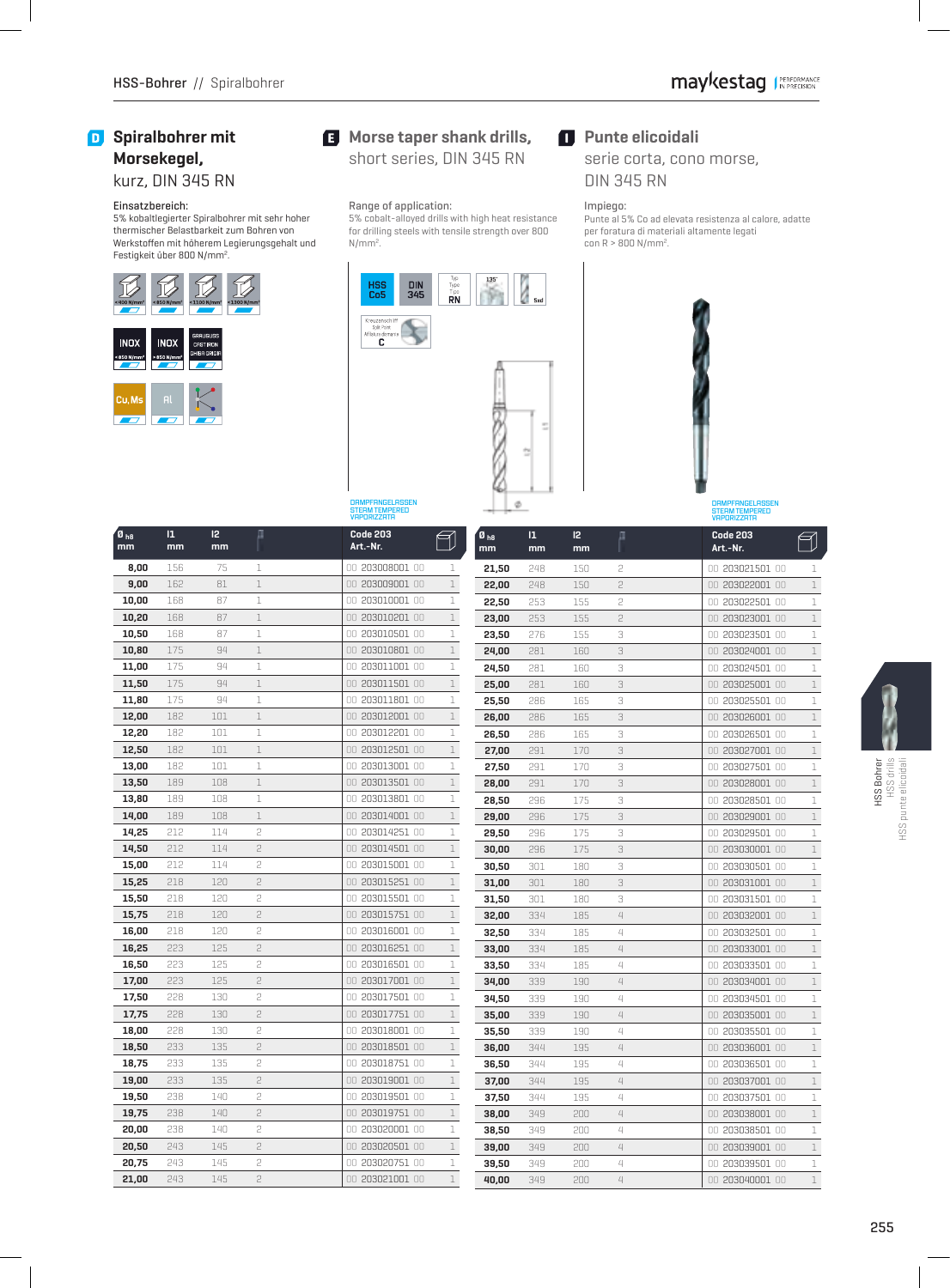### **Spiralbohrer**

lang, mit Morsekegel, DIN 341 RN

### **Morse taper shank drills,** long series, DIN 341 RN

## **Runte elicoidali** serie lunga, cono morse, DIN 341 RN

#### Einsatzbereich:

 Hochleistungsbohrer zum Bohren von legierten und unlegierten Stählen und Stahlguss, Grauguss, Temperguss, Kupferlegierungen, Neusilber, Graphit, Sintereisen.

#### Range of application:

High efficiency drills for drilling steel and steel castings, alloy and plain carbon, grey iron castings, copper-alloys, nickel-silver, graphite and similar materials.

#### Impiego:

 Foratura di acciai legati, non legati, ghisa, ghisa grigia, ghisa malleabile, leghe rame, alpaca, grafite, acciai sinterizzati.







**DAMPFANGELASSEN STEAM TEMPERED VAPORIZZATA**

| $\mathfrak{g}_{\,\mathrm{hs}}$<br>mm | $\mathbf{1}$<br>mm | 2 <br>mm | Д              | <b>Code 222</b><br>Art.-Nr. |              | $\mathfrak{g}_{\,\rm{h}8}$<br>mm | $\mathbf{1}$<br>mm | 2 <br>mm | Л              | <b>Code 222</b><br>Art.-Nr. | 団            |
|--------------------------------------|--------------------|----------|----------------|-----------------------------|--------------|----------------------------------|--------------------|----------|----------------|-----------------------------|--------------|
| 10.00                                | 197                | 116      | $\mathbf{1}$   | 00 222010001 00             |              | 21.00                            | 282                | 184      | 2              | 00 222021001 00             | $\mathbf{1}$ |
| 10,50                                | 197                | 116      | $\mathbf 1$    | 00 222010501 00             | $\mathbf 1$  | 21,50                            | 289                | 191      | 2              | 00 222021501 00             | 1            |
| 11.00                                | 206                | 125      | $\mathbf{1}$   | 00 222011001 00             | $\mathbf{1}$ | 22.00                            | 289                | 191      | 2              | 00 222022001 00             | $\mathbf{1}$ |
| 11,50                                | 206                | 125      | $\mathbf 1$    | 00 222011501 00             | $\mathbf{1}$ | 22.50                            | 296                | 198      | 2              | 00 222022501 00             | 1            |
| 12,00                                | 215                | 134      | 1              | 00 222012001 00             | 1            | 23.00                            | 296                | 198      | 2              | 222023001 00<br>$\Omega$    | $\mathbf{1}$ |
| 12,50                                | 215                | 134      | $\overline{1}$ | 00 222012501 00             | $\mathbf 1$  | 24.00                            | 327                | 206      | 3              | 00 222024001 00             | $1\,$        |
| 13,00                                | 215                | 134      | 1              | 00 222013001 00             | 1            | 25.00                            | 327                | 206      | 3              | 222025001 00<br>nn.         | $\mathbf{1}$ |
| 13,50                                | 223                | 142      | $\mathbf 1$    | 00 222013501 00             | $\mathbf{1}$ | 26.00                            | 335                | 214      | 3              | 00 222026001 00             | $\mathbf{1}$ |
| 14,00                                | 223                | 142      | $\mathbf{1}$   | 00 222014001 00             | 1            | 27,00                            | 343                | 222      | 3              | 00 222027001 00             | $\mathbf{1}$ |
| 14,25                                | 245                | 147      | 2              | 00 222014251 00             | $\mathbf 1$  | 28,00                            | 343                | 222      | 3              | 00 222028001 00             | $\mathbf{1}$ |
| 14,50                                | 245                | 147      | 2              | 00 222014501 00             | 1            | 29,00                            | 351                | 230      | 3              | 222029001 00<br>$\Omega$    | $\mathbf 1$  |
| 15,00                                | 245                | 147      | 2              | 00 222015001 00             | $\mathbf 1$  | 30,00                            | 351                | 230      | 3              | 00 222030001 00             | $\mathbf{1}$ |
| 15.50                                | 251                | 153      | 2              | 00 222015501 00             | $\mathbf 1$  | 31.00                            | 360                | 239      | 3              | 00 222031001 00             | $\mathbf{1}$ |
| 16,00                                | 251                | 153      | 2              | 00 222016001 00             | $\mathbf{1}$ | 32.00                            | 397                | 248      | $\overline{4}$ | 00 222032001 00             | $\mathbb{1}$ |
| 16,50                                | 257                | 159      | 2              | 00 222016501 00             | $\mathbf 1$  | 33,00                            | 397                | 248      | $\overline{4}$ | 222033001 00<br>$\Omega$    | $\mathbf{1}$ |
| 17.00                                | 257                | 159      | 2              | 00 222017001 00             | $\mathbf{1}$ | 35.00                            | 406                | 257      | $\overline{4}$ | 00 222035001 00             | $\mathbf{1}$ |
| 17.50                                | 263                | 165      | 2              | 00 222017501 00             | $\mathbf 1$  | 38.00                            | 426                | 277      | $\overline{4}$ | 00 222038001 00             | $\mathbf{1}$ |
| 18,00                                | 263                | 165      | 2              | 00 222018001 00             | $\mathbf{1}$ | 39.00                            | 426                | 277      | 4              | 00 222039001 00             | 1            |
| 18.50                                | 269                | 171      | 2              | 00 222018501 00             | $\mathbf 1$  | 40.00                            | 426                | 277      | $\overline{4}$ | 00 222040001 00             | $\mathbf{1}$ |
| 19,00                                | 269                | 171      | 2              | 00 222019001 00             | $\mathbf{1}$ | 42.00                            | 436                | 287      | 4              | 00 222042001 00             | $\mathbf{1}$ |
| 19,50                                | 275                | 177      | 2              | 00 222019501 00             | 1            | 45.00                            | 447                | 298      | $\overline{4}$ | 00 222045001 00             | $\mathbf{1}$ |
| 20,00                                | 275                | 177      | 2              | 00 222020001 00             | $\mathbf{1}$ | 48,00                            | 470                | 321      | 4              | 00 222048001 00             | 1            |
| 20,50                                | 282                | 184      | 2              | 00 222020501 00             | 1.           | 50,00                            | 470                | 321      | 4              | 00 222050001 00             | $\mathbb{1}$ |

(1) Anschliff Form A / Point shape form A / Affi latura forma A > Ø 16,0 mm - Ø 40,0 mm; Anschliff Form AC / Point shape form AC / Affi latura forma AC ≤ Ø 16,0 mm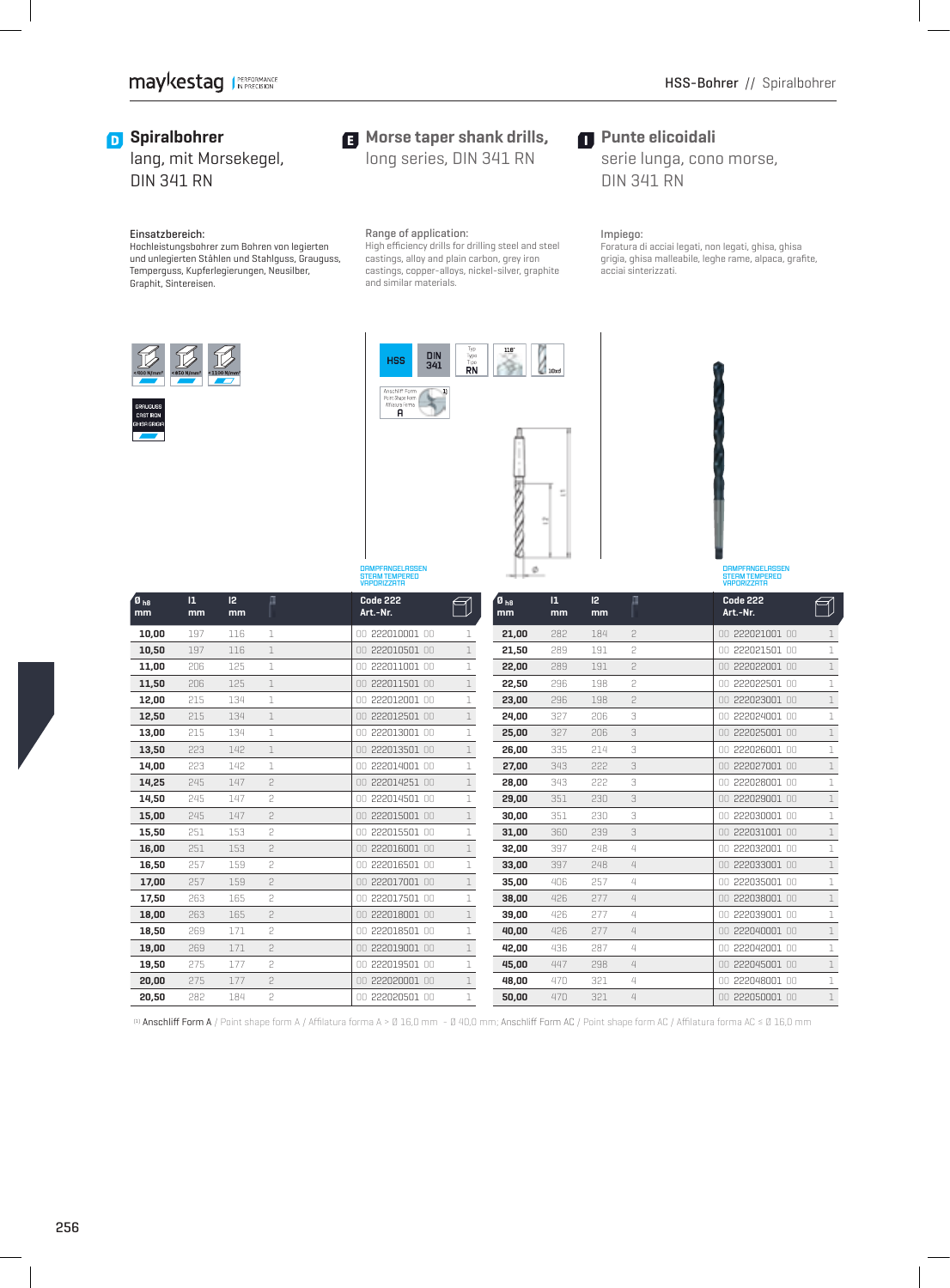### **D** Spiralbohrer

überlang, mit Morsekegel, DIN 1870 R1 RN

#### Einsatzbereich:

 Hochleistungsbohrer zum Bohren von sehr tiefen Löchern, wobei Schnittgeschwindigkeit, Vorschub und Kühlung sowie häufige Spanentleerung zu beachten sind.

### $\blacksquare$  Morse taper shank drills,

extra long series, DIN 1870 R1 RN

#### Range of application:

High efficiency drills for extremely deep holes where working conditions such as cutting speed, feed, coolant and frequent chip removal have to be observed.

## **Punte elicoidali**

serie extra lunga, cono morse DIN 1870 L1 RN

#### Impiego:

 Punte ad elevata produttività adatte per lavorazioni di fori molto profondi, per le quali tuttavia è necessario prevedere una corretta impostazione della velocità, dell'avanzamento, adeguato refrigerante ed una frequente evacuazione dei trucioli.





| $\boldsymbol{\varnothing}$ <sub>h8</sub><br>mm | 11<br>mm | 2 <br>mm | л | <b>Code 262</b><br>Art.-Nr. |   |
|------------------------------------------------|----------|----------|---|-----------------------------|---|
| 8,00                                           | 265      | 165      | 1 | 262008001 00<br>nη          | 1 |
| 9.00                                           | 275      | 175      | 1 | 262009001 00<br>nn          | 1 |
| 10,00                                          | 285      | 185      | 1 | 262010001 00<br>ΩO          | 1 |
| 11,00                                          | 300      | 195      | 1 | 262011001 00<br>$\Omega$    | 1 |
| 12,00                                          | 310      | 205      | 1 | 262012001 00<br>nn          | 1 |
| 13,00                                          | 310      | 205      | 1 | 262013001 00<br>nn          | 1 |
| 14,00                                          | 325      | 220      | 1 | 262014001 00<br>nn          | 1 |
| 14.50                                          | 340      | 220      | P | 262014501 00<br>00          | 1 |
| 15,00                                          | 340      | 220      | 2 | 262015001 00<br>ΩO          | 1 |
| 15.50                                          | 355      | 230      | 2 | 00 262015501 00             | 1 |
| 16,00                                          | 355      | 230      | 2 | 262016001 00<br>nn          | 1 |
| 16,50                                          | 355      | 230      | P | 262016501 00<br>00          | 1 |
| 17,00                                          | 355      | 230      | 2 | 262017001 00<br>ΩŪ          | 1 |
| 17,50                                          | 370      | 245      | P | 262017501 00<br>00          |   |
| 18,00                                          | 370      | 245      | 2 | 262018001<br>nn<br>nη       | 1 |

| $\overline{\mathbf{0}}_{h8}$<br>mm | $\overline{1}$<br>mm | $\overline{2}$<br>mm |   |     | <b>Code 262</b><br>Art.-Nr. |             |
|------------------------------------|----------------------|----------------------|---|-----|-----------------------------|-------------|
| 18.50                              | 370                  | 245                  | 2 | 00  | 262018501 00                | 1           |
| 19,00                              | 370                  | 245                  | 2 | ΩŪ  | 262019001 00                | $\mathbf 1$ |
| 19,50                              | 385                  | 260                  | 2 | 00  | 262019501 00                | 1           |
| 20,00                              | 385                  | 260                  | 2 | 00  | 262020001 00                | 1           |
| 21,00                              | 385                  | 260                  | 2 | 00  | 262021001 00                | $\mathbf 1$ |
| 22,00                              | 405                  | 270                  | 2 | ΩO  | 262022001 00                | 1           |
| 23.00                              | 405                  | 270                  | P | 00  | 262023001 00                | $\mathbf 1$ |
| 24.00                              | 440                  | 290                  | 3 | OO. | 262024001 00                | 1           |
| 25,00                              | 440                  | 290                  | 3 | 00  | 262025001 00                | $\mathbf 1$ |
| 26,00                              | 440                  | 290                  | 3 | nn  | 262026001 00                | 1           |
| 27,00                              | 460                  | 305                  | 3 | 00  | 262027001 00                | $\mathbf 1$ |
| 28.00                              | 460                  | 305                  | 3 | nn  | 262028001 00                | $\mathbf 1$ |
| 29,00                              | 460                  | 305                  | 3 | 00  | 262029001 00                | $\mathbf 1$ |
| 30,00                              | 460                  | 305                  | 3 | ΩO  | 262030001 00                | 1           |



(1) Anschliff Form A / Point shape form A / Affilatura forma  $A > 0$  16,0 mm

Anschliff Form AC / Point shape form AC / Affilatura forma AC ≤ Ø 16,0 mm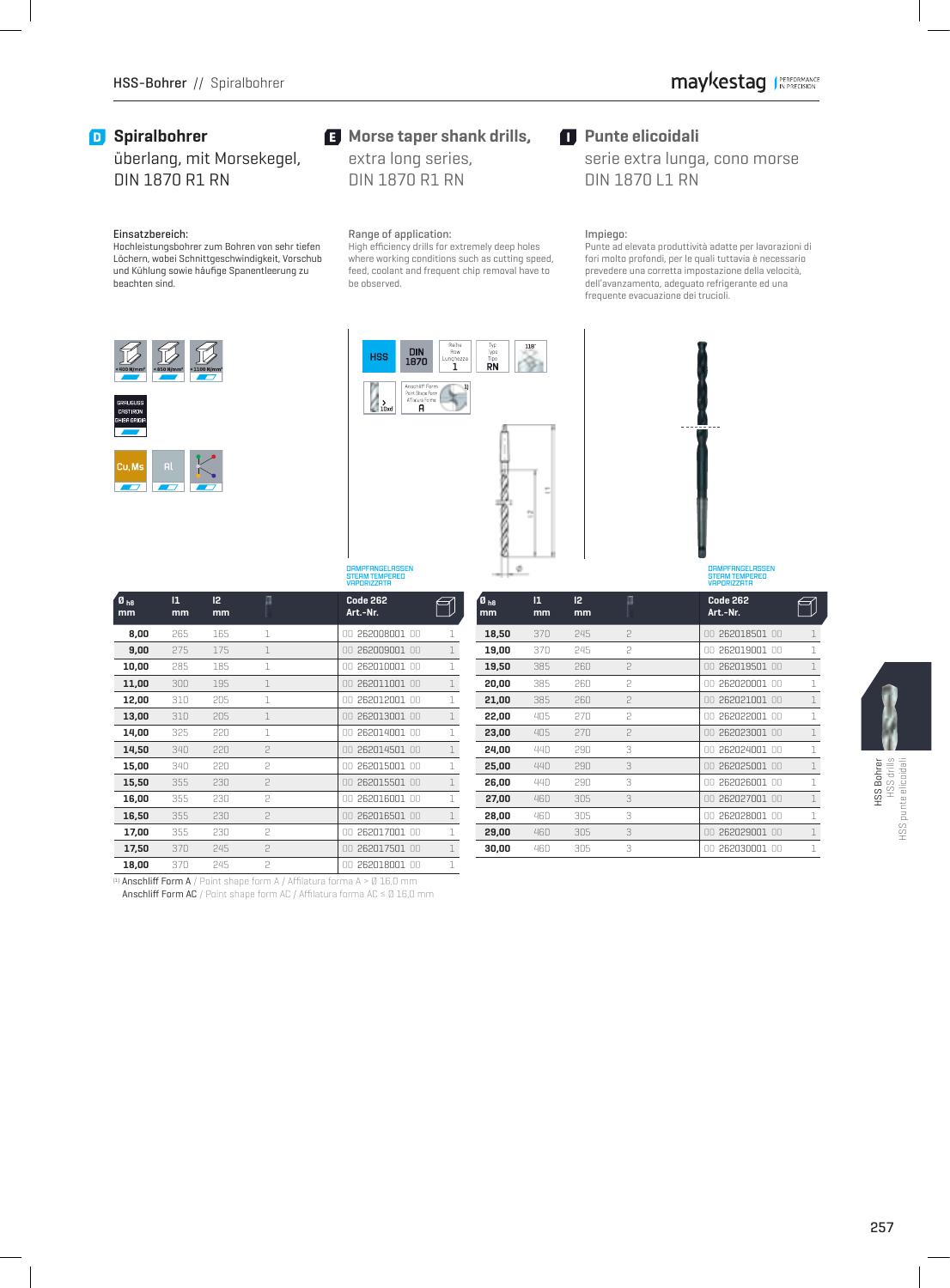### **B** Spiralbohrer mit **Morsekegel**

### überlang, DIN 1870 R2 RN

#### Einsatzbereich:

 Hochleistungsbohrer zum Bohren von sehr tiefen Löchern, wobei Schnittgeschwindigkeit, Vorschub und Kühlung sowie häufige Spanentleerung zu beachten sind.

### **Morse taper shank drills,**

extra long series, DIN 1870 R2 RN

#### Range of application:

High efficiency drills for extremely deep holes where working conditions such as cutting speed, feed, coolant and frequent chip removal have to be observed.

### $\blacksquare$  Punte elicoidali

serie extra lunga, cono morse DIN 1870 L2 RN

#### Impiego:

 Punte ad elevata produttività adatte per lavorazioni di fori molto profondi, per le quali tuttavia è necessario prevedere una corretta impostazione della velocità, dell'avanzamento, adeguato refrigerante ed una frequente evacuazione dei trucioli.







| <b>DAMPFANGELASSEN</b> |  |  |
|------------------------|--|--|
| <b>STEAM TEMPERED</b>  |  |  |

| $\boldsymbol{\varnothing}$ <sub>h8</sub><br>mm | $\overline{1}$<br>mm | 12<br>mm |   | <b>Code 282</b><br>Art.-Nr. |              |
|------------------------------------------------|----------------------|----------|---|-----------------------------|--------------|
| 9.00                                           | 345                  | 22N      | 1 | 282009001 00<br>nn          | 1            |
| 10,00                                          | 360                  | 235      | 1 | 282010001 00<br>nn          | 1            |
| 10,50                                          | 360                  | 235      | 1 | 282010501<br>nn<br>nn       | 1            |
| 11,00                                          | 375                  | 250      | 1 | 282011001 00<br>nη          | 1            |
| 11,50                                          | 375                  | 250      | 1 | 282011501<br>nn<br>nn       | 1            |
| 12.00                                          | 395                  | 260      | 1 | 282012001 00<br>nn          | 1            |
| 12,50                                          | 395                  | 260      | 1 | 282012501<br>nn<br>nn       | $\mathbb{1}$ |
| 13.00                                          | 395                  | 260      | 1 | 282013001 00<br>00          | 1            |
| 13,50                                          | 410                  | 275      | 1 | 282013501<br>nn<br>nn       | 1            |
| 14,00                                          | 410                  | 275      | 1 | 282014001<br>nn<br>nn       | 1            |
| 14.50                                          | 425                  | 275      | 2 | 282014501<br>nn<br>nη       | 1            |
| 15.00                                          | 425                  | 275      | P | 282015001 00<br>nn          | 1            |
| 15.50                                          | 445                  | 295      | 2 | 282015501<br>nn<br>nn       | 1            |
| 16.00                                          | 445                  | 295      | P | 282016001<br>nn<br>ΠN       | 1.           |

|                                       |          |          |   | VAPORIZZATA                 |   |
|---------------------------------------|----------|----------|---|-----------------------------|---|
| $\boldsymbol{\varnothing}_{h8}$<br>mm | 11<br>mm | 12<br>mm | Л | <b>Code 282</b><br>Art.-Nr. |   |
| 16,50                                 | 445      | 295      | 2 | 282016501 00<br>00          | 1 |
| 17,00                                 | 445      | 295      | 2 | 282017001 00<br>00          | 1 |
| 17.50                                 | 465      | 310      | 2 | 282017501<br>nn<br>nη       | 1 |
| 18,00                                 | 465      | 310      | 2 | 282018001<br>$\Omega$<br>00 | 1 |
| 19,00                                 | 465      | 310      | 2 | 282019001<br>m<br>n         | 1 |
| 20,00                                 | 490      | 325      | 2 | 282020001<br>$\Omega$<br>00 | 1 |
| 21,00                                 | 490      | 325      | 2 | 282021001 00<br>nη          | 1 |
| 22,00                                 | 515      | 345      | P | 282022001<br>nn<br>00       | 1 |
| 23,00                                 | 515      | 345      | 2 | 282023001<br>nn<br>ΩŪ       | 1 |
| 24.00                                 | 555      | 365      | 3 | 282024001<br>nn<br>nn       | 1 |
| 25,00                                 | 555      | 365      | 3 | 282025001<br>$\Omega$<br>ΩO | 1 |
| 26,00                                 | 555      | 365      | 3 | 282026001<br>$\Omega$<br>ΩO | 1 |
| 28,00                                 | 580      | 385      | 3 | 282028001<br>$\Omega$<br>ΩO | 1 |
| 30,00                                 | 580      | 385      | 3 | 282030001 00<br>00          | 1 |
|                                       |          |          |   |                             |   |

 $^{(1)}$  Anschliff Form A / Point shape form A / Affilatura forma A > Ø 16,0 mm **Anschliff Form AC** / Point shape form AC / Affilatura forma AC  $\leq \emptyset$  16,0 mm